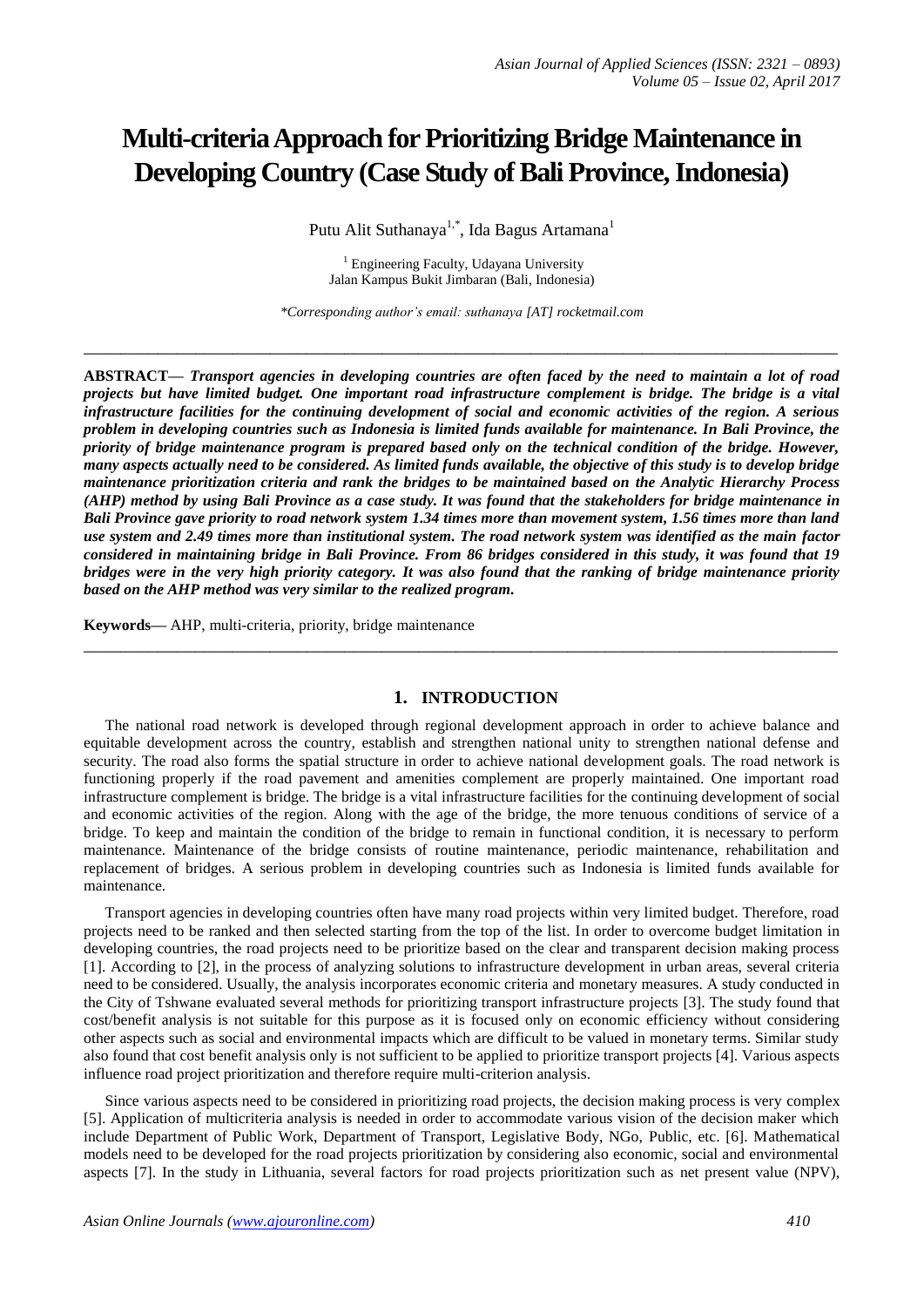internal rate of return (IRR), payback period (PI), noise reduction, dust reduction and importance of the road for public transport were considered [7].

There are many multi criteria analysis methods available for road projects prioritization, however five most suitable methods identified include REGIME, ELECTRE family, analytical hierarchy process (AHP), multiple attribute utility approach (MAUT), and ideal point approach (ADAM method). Analytic Hierarchy Process (AHP) was found to satisfy almost all criteria evaluated [4]. Multi-citeria analysis (MCA) has been widely applied in the transport sector, for example in the urban transport projects prioritization. MCA was applied to prioritize nine urban transport projects in the Tianjin Binhai New Area, China by considering five criteria such as economic, engineering, environmental, social and risk [1]. MCA was also used to asses variants of the integrated system of urban public transport (ISUPT) in Cracow, Poland by considering economic, technical, environmental and social aspects [8]. Another study in Poland has applied the AHP and ELECTRE III/IV methods to evaluate 18 urban transport projects. The study claimed that AHP and ELECTRE III/IV methods gave satisfactory results to generate rankings of transport projects [9]. Similar study has also been conducted in Madurai City, India and the AHP was used in the selection of urban transport system (metro rail, mono rail and bus) to be implemented [10]. MCA has not only been used to prioritize urban transport projects, but also to prioritize the location of transport facility such as planning multi-storage garages in Croatia. The study considered four criteria include traffic, economic, environmental and social criteria [11].

Within the transport sector, MCA has also been used to prioritize several alternative land corridors for a road development in Alpine Valley in Northern Italy [12]. Five different environmental components potentially affected by the space requirement were considered: vegetation; wildlife habitat; landscape; land production; and geomorphology. MCA was also applied for an integrated and preventive evaluation of rural road projects in Belgium at the design stage. Safety, economic and environmental factors were considered in this study [13]. Another study in Netherlands has assessed the relative importance of barriers for Carbon Capture and Storage (CCS) deployment of the road projects using AHP dan the Decision Making Trial and Evaluation Laboratory (DEMATEL) methods [14]. They recommended that multicriteria analysis considering economic, legal, social and technical aspects needs to be applied in the ranking of the barriers. Another study has applied MCA to rank the road to be repaired and maintained in Banten Province, Indonesia. Several criteria included such as road type, status, capacity, damage level and economic aspect [15]. The AHP was also used to select appropriate financing method of four public private partnership (PPP) methods for highway projects in Iran [16]. Recent study used Fuzzy AHP to evaluate the safety of mine road in Huang Mailing phosphate rock, China [17]. Previous studies indicated that MCA was found very useful for road projects prioritization.

Study on the application of MCA to prioritize bridge maintenance priority is limited. A study used Fuzzy AHP method to evaluate durability of reinforced concrete arch bridge in China [19]. Another study used AHP to develop remedial model of Bateman's Bay Bridge on the South Coast of NSW. Three criteria considered include safety, functionality and sustainability [19]. Since 1993, the Indonesian Ministry of Public Works and Public Housing through the Directorate General of Highways has developed a system for inspection, record keeping, planning, investigation, design, and supervision of bridge called Bridge Management System (BMS). The priority of bridge maintenance program is prepared based only on the technical condition of the bridge. Highest priority is given to the bridge which is technically in the worst condition. However, if several bridges are technically in similar condition, there will be problem in establishing priorities, because only one criterion used in the preparation of priority. There are about 86 bridges with the length of 215.86 km within the national road network in Bali Province. As limited funds available, the objective of this study are to develop bridge maintenance prioritization criteria, rank the bridges to be maintained based on AHP method, compare to the existing method (based only on technical condition of the bridge) and realized bridge maintenance program.

# **2. ANALYTIC HIERARCHY PROCESS (AHP)**

The Analytic Hierarchy Process (AHP) can be used to understand a complex problem of decision making based on a hierarchical structure [20]. The *Analytic Hierarchy Process* (AHP) is an effective method to prioritize projects based on a set of decision making criteria [21]. Every decision maker may have different criteria weights. The criteria weights can be determined based on objective and subjective approaches. Criteria weights for the objective approaches can be derived from available technical data. Criteria weights for the subjective approaches are derived from decision maker's subjective judgment [6].

In the AHP, decision makers can construct a multi attribute decision making problem in at least three levels of attribute hierarchy. The first level is the target or goal, multiple criteria that influence the goal attainment is in the second level and the third level describes the competing alternatives. Each criterion considered is weighted based on decision maker's perception and opinion on that criterion. A high value of weight will be given to the more important criterion. The score is calculated for each alternative for a certain criterion. Higher score indicates better performance of an alternative project for a certain criterion. In order to rank the road projects, the total score is calculated by combining the criteria weight and the alternative scores. The total score for an alternative road projects is a weighted sum of scores by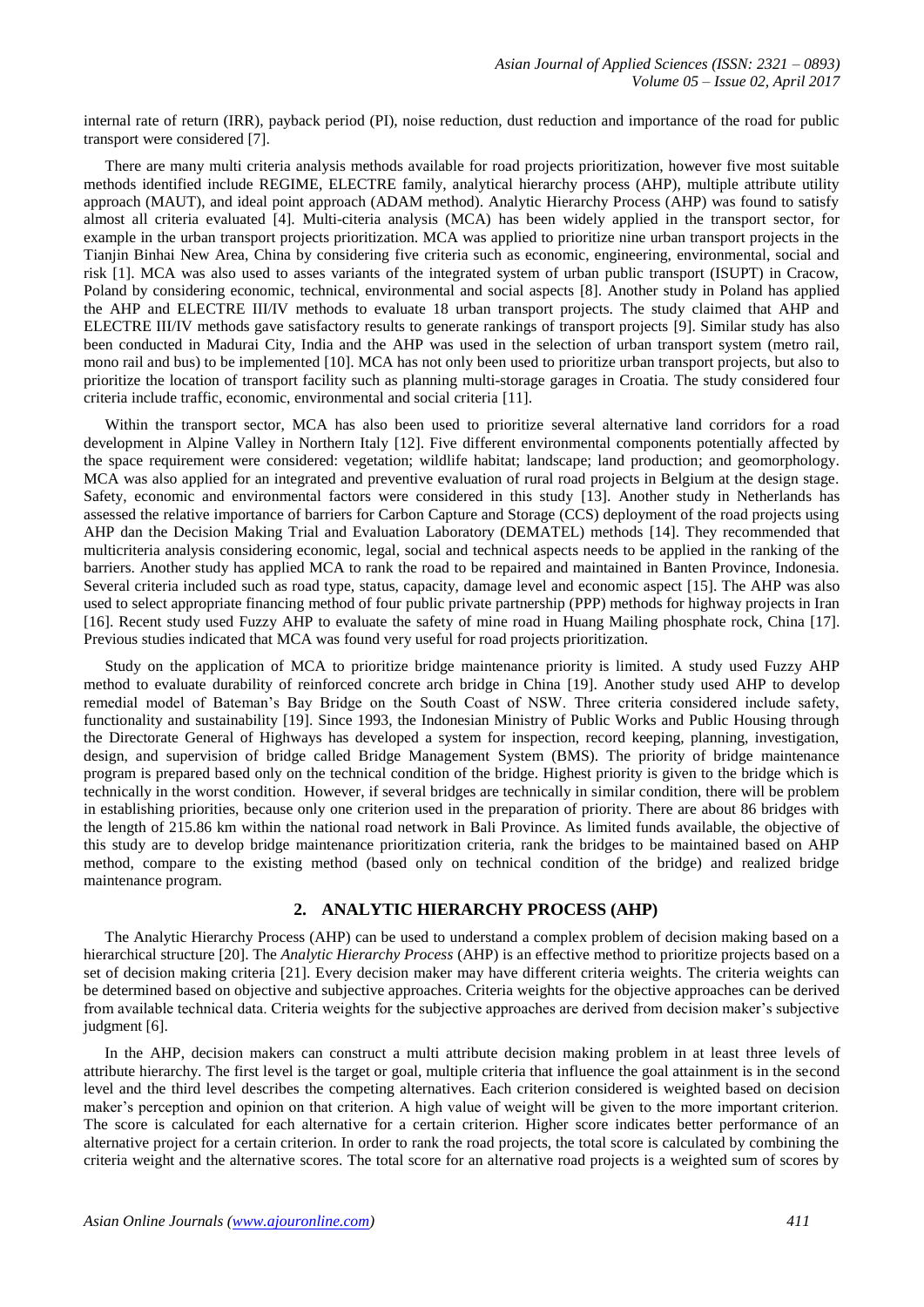considering all criterion [21]. The steps of the AHP includes determination of the vector of criteria weights, determination of the matrix of alternative scores and prioritization of the alternative projects.

In the AHP, the relative weightings between several alternatives are obtained based on decision maker's judgment on the relative importance of two criteria. The pairwise comparison matrix is developed based on the decision maker's judgment. The scale used for pairwise comparison can be seen in Table 1 [22].

| Intensity of | Definition                    | Explanation                                                  |  |  |  |
|--------------|-------------------------------|--------------------------------------------------------------|--|--|--|
| importance   |                               |                                                              |  |  |  |
|              | Equal                         | The two criteria have the same contribution to the objective |  |  |  |
|              | Weak                          | One criteria is slightly over the other                      |  |  |  |
|              | Moderate                      | One criteria is preferred than the other                     |  |  |  |
|              | Strong                        | One criteria is strongly preferred than the other            |  |  |  |
| Q            | Very strong                   | One criteria is very strongly preferred than the other       |  |  |  |
| 2, 4, 6, 8   | For interpolation between the | A compromise judgment numerically because there is no good   |  |  |  |
|              | above values                  | word to describe it                                          |  |  |  |

| Table 1: The scale for pairwise comparison between two criteria |  |  |  |  |
|-----------------------------------------------------------------|--|--|--|--|
|-----------------------------------------------------------------|--|--|--|--|

The vector of criteria weights is obtained from the pairwise comparison matrix. A reciprocal matrix is calculated based on Equation 1. The matrix contains the derived pairwise comparison, *aij = wi/wj* (*wi* and *wj* are the relative importance of criteria *i* and *j*, respectively), their reciprocals, *aji = 1/aij*, and unity as its diagonal elements *aji* = 1. If the two criteria are equally important, the value is 1. If one criteria is more important than the other, the value is > 1. On the other hand, if one criteria is less important than the other, then the value is  $\leq 1$  [21].

|  |  |  | $[a_{11} \ a_{12} \  \ a_{1n}]$ $[1 \ w_1/w_2 \  \ w_1/w_n]$<br>$A = \begin{bmatrix} a_{21} & a_{22} & \dots & a_{2n} \\ \vdots & \vdots & \dots & \vdots \\ a_{n1} & a_{n2} & \dots & a_{nn} \end{bmatrix} = \begin{bmatrix} w_2/w_1 & 1 & \dots & w_2/w_n \\ \vdots & \vdots & \dots & \vdots \\ w_2/w_1 & w_n/w_2 & \dots & 1 \end{bmatrix}$ |  |
|--|--|--|-------------------------------------------------------------------------------------------------------------------------------------------------------------------------------------------------------------------------------------------------------------------------------------------------------------------------------------------------|--|
|  |  |  |                                                                                                                                                                                                                                                                                                                                                 |  |
|  |  |  |                                                                                                                                                                                                                                                                                                                                                 |  |

If we multiply matrix A with vector of weights, *W*, therefore  $AW = nW$  (a system of homogenous linear equations) where *w* is termed as a principal right eigenvector of *A* and *n* is therefore the eigenvalue of *A* [21]:

 $(A - nI)W = 0.$ 

or

$$
Aw = \begin{bmatrix} 1 & w_1/w_2 & \dots & w_l/w_n \\ w_2/w_1 & 1 & \dots & w_2/w_n \\ \vdots & \vdots & \dots & \vdots \\ w_n/w_1 & w_n/w_2 & \dots & 1 \end{bmatrix} \begin{bmatrix} w_1 \\ w_2 \\ \vdots \\ w_n \end{bmatrix} = n \begin{bmatrix} w_1 \\ w_2 \\ \vdots \\ w_n \end{bmatrix} = nw
$$
 (2)

The decision maker's judgments are rarely consistent, therefore the eigenvalue of *A* equal to *n* is also rarely happen. The largest eigenvalue *(*λ*max*) will be always greater than or equal to *n* and equation 2 is transformed to [21]:

$$
AW = \lambda_{\text{max}} W
$$
  

$$
w_i = \frac{\left(\prod_{j=1}^n a_{ij}\right)^{\frac{1}{n}}}{\sum_{k=1}^n \left(\prod_{j=1}^n a_{kj}\right)^{\frac{1}{n}}}
$$
 (3)

And

$$
\lambda_{\max} = \sum_{i=1}^{n} \left\{ \left( \sum_{j=1}^{n} a_{ij} \right) \times w_i \right\} \tag{4}
$$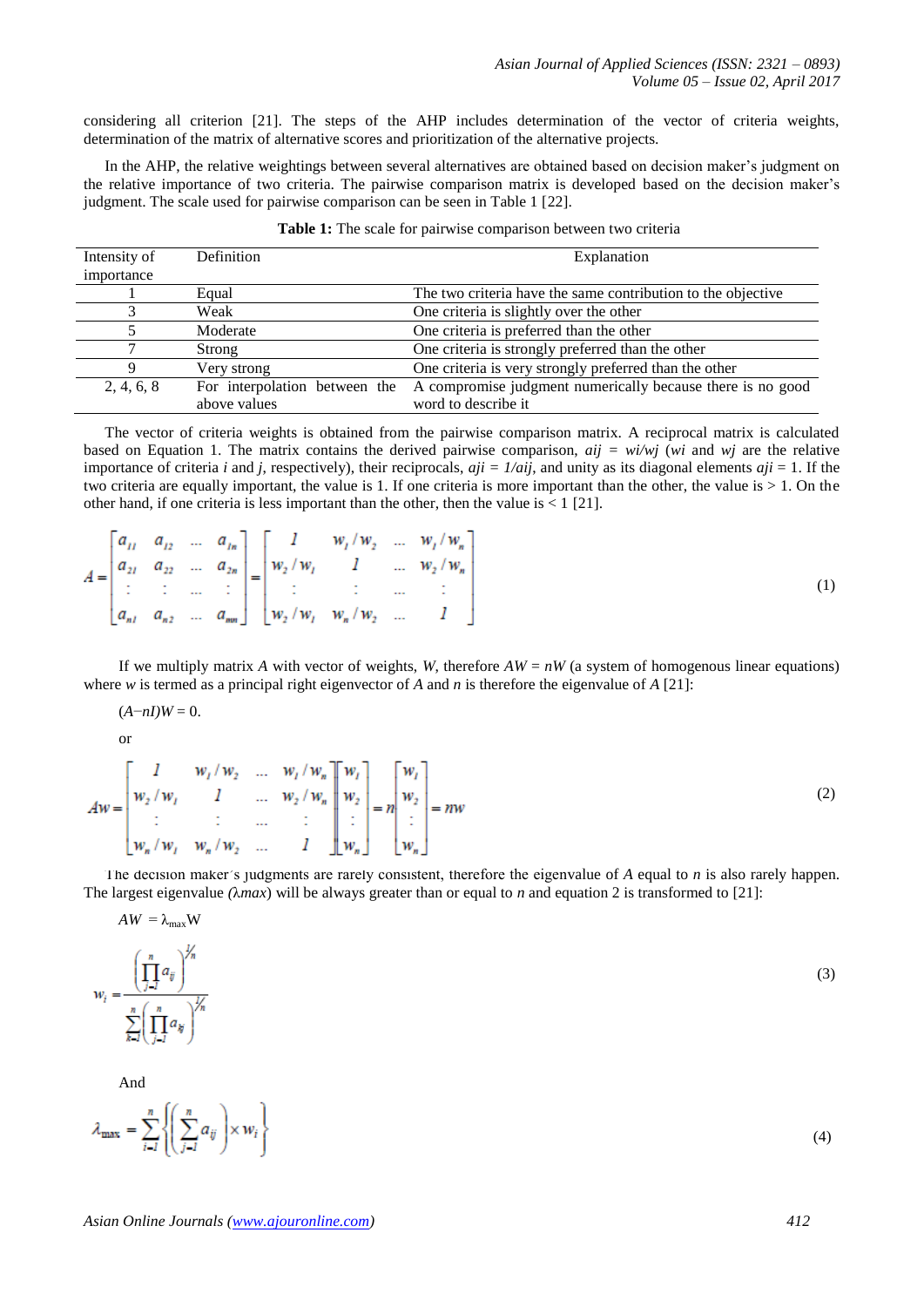The degree of inconsistency of matrix *A* can be measured based on the value of λ*max* and *n*. If the value of λ*max*  closer to *n* indicates that matrix *A* is more consistent. Calculation of Consistency Index (CI) of the matrix A is given in Equation 5 [21].

$$
CI = \frac{(\lambda_{\text{max}} - n)}{(n - 1)}\tag{5}
$$

The Random Consistency Index (RI) as shown in Table 2 is used to determine the acceptance of the CI value [21]. RI is the average CI of a randomly generated reciprocal matrices (500 sample size) with dimension *n*. Based on the value of CI and RI, the degree of inconsistency (Consistency Ratio or CR) of the matrix A can be calculated. The value of  $CR \le 0.1$ indicates that the matrix is accepted with sufficient consistency. However, if CR>0.1 indicates that the inconsistency is too large and unacceptable, and therefore the decision makers must re-check their judgments.

|  |  |  |  | n 1 2 3 4 5 6 7 8 9 10                        |  |
|--|--|--|--|-----------------------------------------------|--|
|  |  |  |  | RI 0 0 0,58 0,9 1,12 1,24 1,32 1,41 1,45 1,49 |  |
|  |  |  |  |                                               |  |

**Table 2:** The Random Consistency Index (RI)

# **3. METHODOLOGY**

National road in Bali Province considered in this study consists of 37 road segments with total length of 215.86 km and complemented with 86 bridges. Figure 1 shows the national road network in Bali Province and Table 3 provides the location, number and length of the bridges. Based on the AHP approaches, this study followed three stages process, i.e. developing the structural hierarchy, weighting each criteria based on pair wise comparison matrix, and determining ranking of alternatives. The structure hierarchy consist of three levels, i.e. the goal (level 1), criterion (level 2) and subcriterion (level 3).



**Figure 1:** National Road Network in Bali Province

|  | Table 3: National bridge in Bali Province |  |  |  |
|--|-------------------------------------------|--|--|--|
|--|-------------------------------------------|--|--|--|

| No           | Region          | Number of bridges | Length $(m)$ |
|--------------|-----------------|-------------------|--------------|
|              | <b>Badung</b>   |                   | 218.6        |
|              | <b>Buleleng</b> |                   | 44.8         |
| $\mathbf{c}$ | Denpasar        |                   | 539.6        |
|              | Gianyar         | 45                | 1,567.3      |
|              | Tabanan         |                   | 467.1        |
|              | Klungkung       |                   | 749.0        |
|              | Total           |                   | 3,586.4      |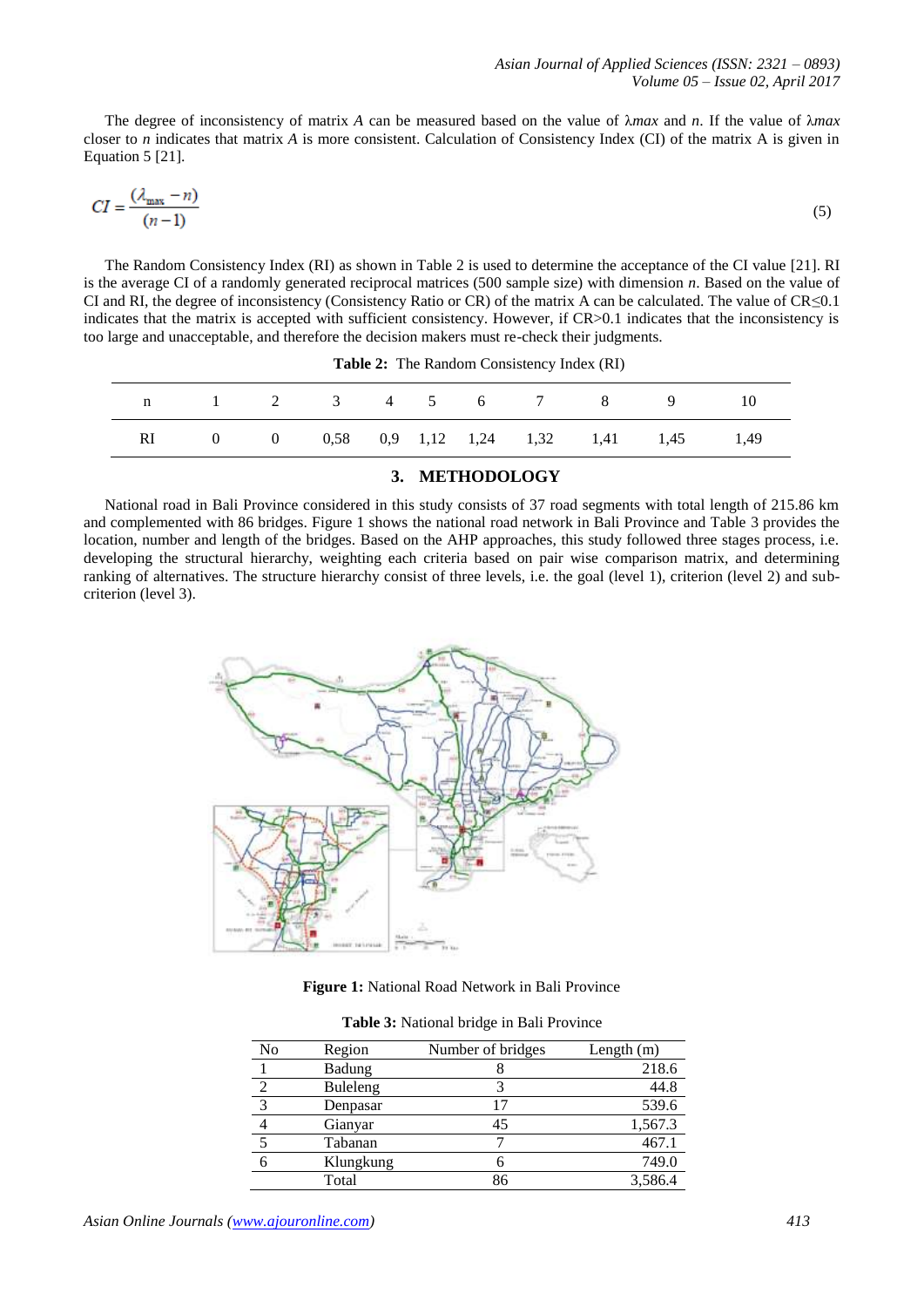Hierarchy structure level-1 for this study is the goal (to prioritize the bridges to be maintained). Hierarchical structure level-2 consisted of four criteria that contribute to the goal (road network system (A), institutional system (B), land use system (C), and movement system (D)). At hierarchy level-3, each of the criteria in level 2 was divided further into several sub-criteria. The criterion road network system was divided into the bridge condition (a1), bridge function (a2) and bridge material (a3). The criterion institutional system was divided into budget allocation (b1), inclusion in the bridge strategic planning (b2), and bridge maintenance history (b3). The criterion land use system was divided into transportation strategic area (c1), tourism strategic area (c2) and socio-cultural strategic area (c3). The criterion group movement system was influenced by traffic volume (ADT) (d1) and road narrowing (d2).

In order to obtain the decision maker's judgment on the importance of one criterion over the other, a questionnaire was developed and distributed to 34 respondents. The respondents were selected based on purposive sampling method considering their involvement in decision making for prioritizing bridge maintenance in Bali Province.

# **4. RESULTS AND DISCUSSION**

## *4.1 Criteria Comparison*

There were four criteria compared in the second level which included road network system (A), institutional system (B), land use system (C), movement system (D). The pairwise comparison matrix at this level is shown in Table 4. The Eigen vector for criteria A (ρA) was calculated by normalizing each column of the matrix (for example,  $ρA = 1.00 \times 2.76$ x 1.42 x 1.32= 5.21). The results for  $pB$ ,  $pC$  and  $pD$  are listed in Table 4. The weight (W) among the criteria compared was then calculated by averaging the entries on each row. For example, WA =  $4\sqrt{5.21} = 1.51$ . The results of WB, WC and WD are shown in Table 4. Furthermore, the relative weight of each criterion (Xi) was determined by dividing the weight of each criteria (Wi) with  $\Sigma$  Wi. For example XA = 1.51/4.21 = 0.358. The results of analysis at level 2 indicated that the road network system (A) as the main factor that influence the prioritization of bridge projects in Bali Province with XA value of 0.358. The other factors are movement system (D) with WD value of 0.268, followed by land use system (with  $XC = 0.230$ ), and institutional system with  $XB$  value 0.144. The priority to road network system was 35.8/26.8=1.34 times more than movement system, 1.56 times more than land use system and 2.49 times more than institutional system. The value of the Eigen maximum ( $\lambda$  max) was obtained based on calculation as follow:  $\lambda$  max A  $= (1.00 \times 0.358) + (2.76 \times 0.144) + (1.42 \times 0.230) + (1.32 \times 0.268) = 1.438$ . The IC =  $(4.007-4)/(4-1) = 0.0024$ . As there were 4 criterion considered,  $RI = 0.9$ , therefore,  $CR = 0.073/0.9 = 0.003 < 10\%$ . As CR value  $< 0.1$  indicates that the result was consistent.

| Criteria |      |                |      |      | Ωl   | Wi   | Xi    | л̂тах |
|----------|------|----------------|------|------|------|------|-------|-------|
|          | 00.  | 2.76           | 1.42 | .32  | 5.21 |      | 0.358 | 1.438 |
|          | 0.36 | 00.1           | 0.66 | 0.56 | 0.14 | 0.61 | 0.144 | 0.577 |
|          | 0.70 | 1.51           | 00.1 | 0.83 | 0.88 | 0.97 | 0.230 | 0.921 |
|          | 0.76 | $\overline{a}$ | .20  | .00. | 1.61 | 1.13 | 0.268 | 1.071 |
|          |      |                |      |      |      | 4.21 | .000  | 4.007 |

**Table 4:** Criteria comparison matrix (level-1)

#### *4.2 Sub-criteria comparison*

# *4.2.1 Comparison at the third level (level 3a)*

There were 3 sub-criteria considered at this level i.e. bridge condition (a1), bridge function (a2) and bridge material (a3). The most important factor identified was bridge condition (a1) with X(a1) value of 0.663, followed by bridge function and bridge material (see Table 5). The bridge condition was given priority 66.3/14=4.74 times more than bridge material and 3.37 times more than bridge function.

| Criteria |      | a2   | a3   | $\Omega$ | Wi   | Xi    | лтах  |
|----------|------|------|------|----------|------|-------|-------|
| al       | 00.1 | 3.98 | 4.00 | 15.95    | 2.52 | 0.663 | 2.008 |
| a2       | 0.25 | 00.1 | .67  | 0.42     | 0.75 | 0.197 | 0.597 |
| a3       | 0.25 | 0.60 | .00  | 0.15     | 0.53 | 0.140 | 0.423 |
|          |      |      |      |          | 3.80 | .000  | 3.029 |

**Table 5:** Sub criteria comparison at the third level (3a)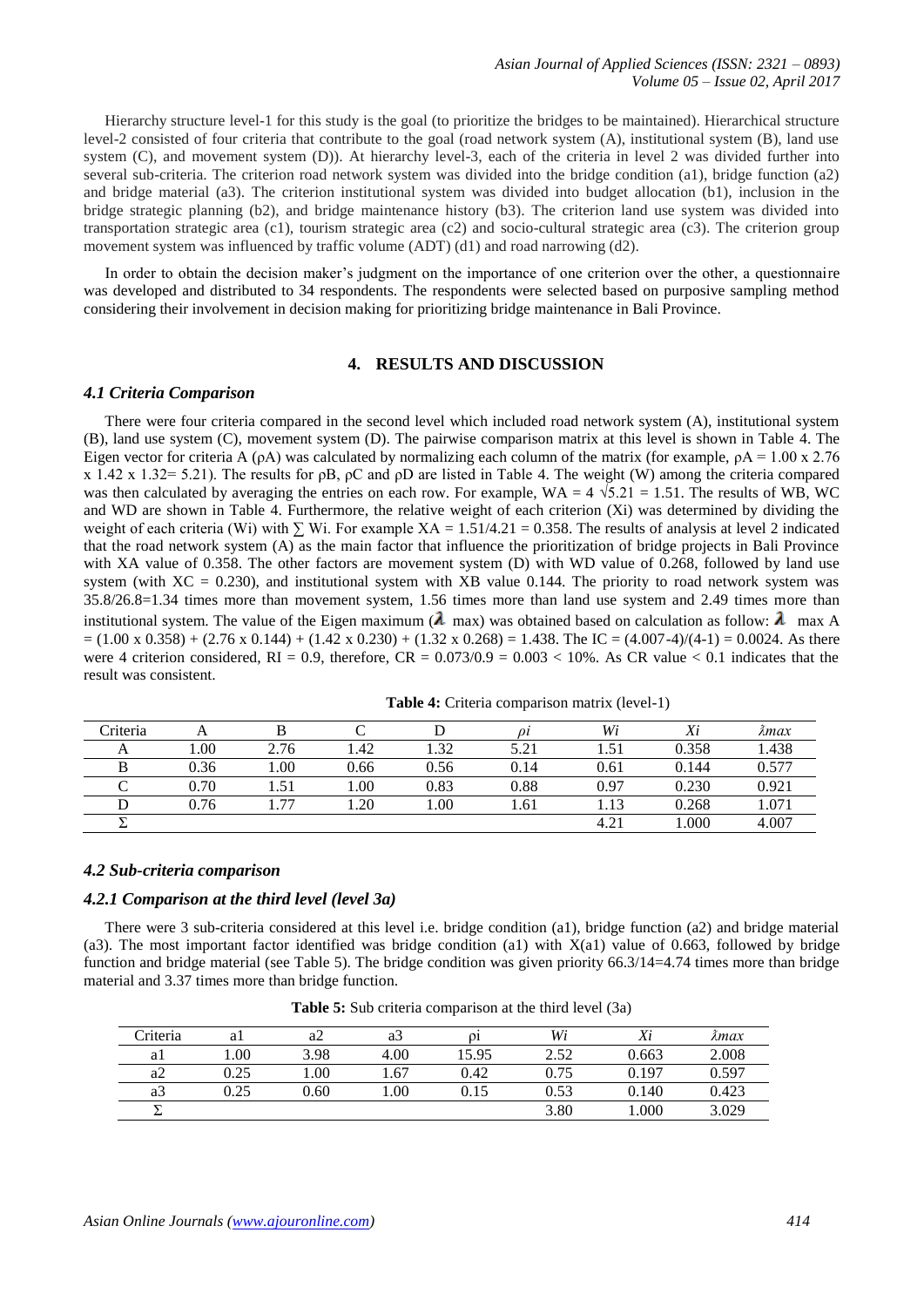#### *4.2.2 Comparison at the Third Level (3b)*

Table 6 shows sub-criteria comparison matrix for level-3 (3b). Three criteria considered include budget allocation (b1), inclusion in the bridge strategic planning (b2) and bridge maintenance history (b3). The most important factor among the three criteria is criterion b3 (bridge maintenance history) with X(b3) value of 0.444. The next factor is budget allocation (b1) and inclusion in the bridge strategic planning (b2). The importance of bridge maintenance history is  $44.4/28.7 = 1.55$  times more than budget allocation and 1.19 times more than the inclusion of the bridge in the strategic planning.

| Criteria       |      | b2   | b3   | 01   | Wi   | Xi    | λmax  |
|----------------|------|------|------|------|------|-------|-------|
|                | 1.00 | 1.16 | 0.60 | 0.69 | 0.88 | 0.287 | 0.864 |
| b2             | 0.87 | 1.00 | 0.66 | 0.57 | 0.83 | 0.269 | 0.808 |
| b <sub>3</sub> | .67  | .53  | 1.00 | 2.55 | 1.37 | 0.444 | .334  |
|                |      |      |      |      | 3.08 | 00.1  | 3.006 |

**Table 6:** Sub-criteria comparison at the third level (3b)

#### *4.2.3 Comparison at the Third Level (3c)*

There were four criteria considered at this level include transportation strategic area (c1), tourism strategic area (c2) and socio-cultural strategic area (c3). The highest weight is obtained for criterion c1 (transportation strategic area) with X(c1) value of 0,539, followed by criterion c3 (socio-cultural strategic area) and criterion c2 (tourism strategic area) (see Table 7). The stakeholders for provincial bridge maintenance in Bali Province gave priority to transportation strategic area 53.9/22.7=2.37 times more than tourism strategic area. Based on this results, it was identified that transportation strategic area is the main criteria in the bridge maintenance prioritization. The tourism strategic area is only accounted for 22.7% of the total score. The value of the  $\lambda$  max is 3.008, therefore, IC = (3.008-3)/(3-1) = 0,0039. The value of RI = 0.58, therefore,  $CR = 0.0039/0.58 = 0.0067 < 10%$  (indicates consistent result).

| Criteria |      | cΖ   | C    | 01   | Wi   | v:<br>Λι      | <i>Amax</i> |
|----------|------|------|------|------|------|---------------|-------------|
| C 1      | 1.00 | 2.60 |      | 5.48 | . 76 | 0.539         | .622        |
| c2       | 0.38 | 1.00 | 1.06 | 0.41 | 0.74 | 0.227<br>J.44 | 0.682       |
| C3       | 0.47 | 0.94 | 1.00 | 0.45 | 0.77 | 0.234         | .704        |
| -        |      |      |      |      | 3.27 | .00           | 3.008       |

**Table 7:** Sub-criteria comparison at the third level (3c)

#### *4.2.4 Comparison at the Third Level (3d)*

 $\overline{a}$  $\overline{a}$ 

Sub-criteria considered at this level include traffic volume/ADT (d1) and road narrowing (d2). The results of pairwise comparison is shown in Table 8. Stakeholders for national road maintenance in Bali Province gave higher weight on criterion d2 (road narrowing) with  $X(d2)$  value of 0,597, followed by criterion c1 (traffic volume/ADT. The criterion road narrowing is more important 59.7/40.3=1.48 times more than traffic volume. Therefore, road narrowing is identified as the main factor to contribute to the bridge maintenance priority at this level. Traffic volume is accounted for 40.3% of the total score.

| <b>Table 8:</b> Sub-criteria comparison at the third level (3d) |     |      |      |              |       |      |  |  |
|-----------------------------------------------------------------|-----|------|------|--------------|-------|------|--|--|
| Criteria                                                        |     |      |      | Wi           |       | λmax |  |  |
|                                                                 | .00 | 0.68 | 0.68 | <u> 9.82</u> | 0.403 |      |  |  |
|                                                                 | .48 | .00  | .48  | ാ            | n 597 |      |  |  |
|                                                                 |     |      |      | 2.04         | .00   | 2.00 |  |  |

*4.3 Recapitulation of the quantitative value for each criterion*

Table 9 shows the weight for each criteria considered to determine the bridge maintenance priority in Bali Province. The bridge condition was found to be the most important criterion followed by road narrowing, transportation strategic area, traffic volume, bridge function, bridge maintenance history, socio-cultural strategic area, tourism strategic area, bridge material, budget allocation and inclusion in strategic planning. The weight of each criterion was then applied to rank the road segments. Mathematical formulae to prioritize bridge maintenance in Bali Province is  $Y = 23.74$  (a1) + 7.05 (a2) + 5.01 (a3) + 4.13 (b1) + 3.87 (b2) + 6.39 (b3) + 12.4 (c1) + 5.22 (c2) + 5.38 (c3) + 10.61 (d1) + 16.19 (d2).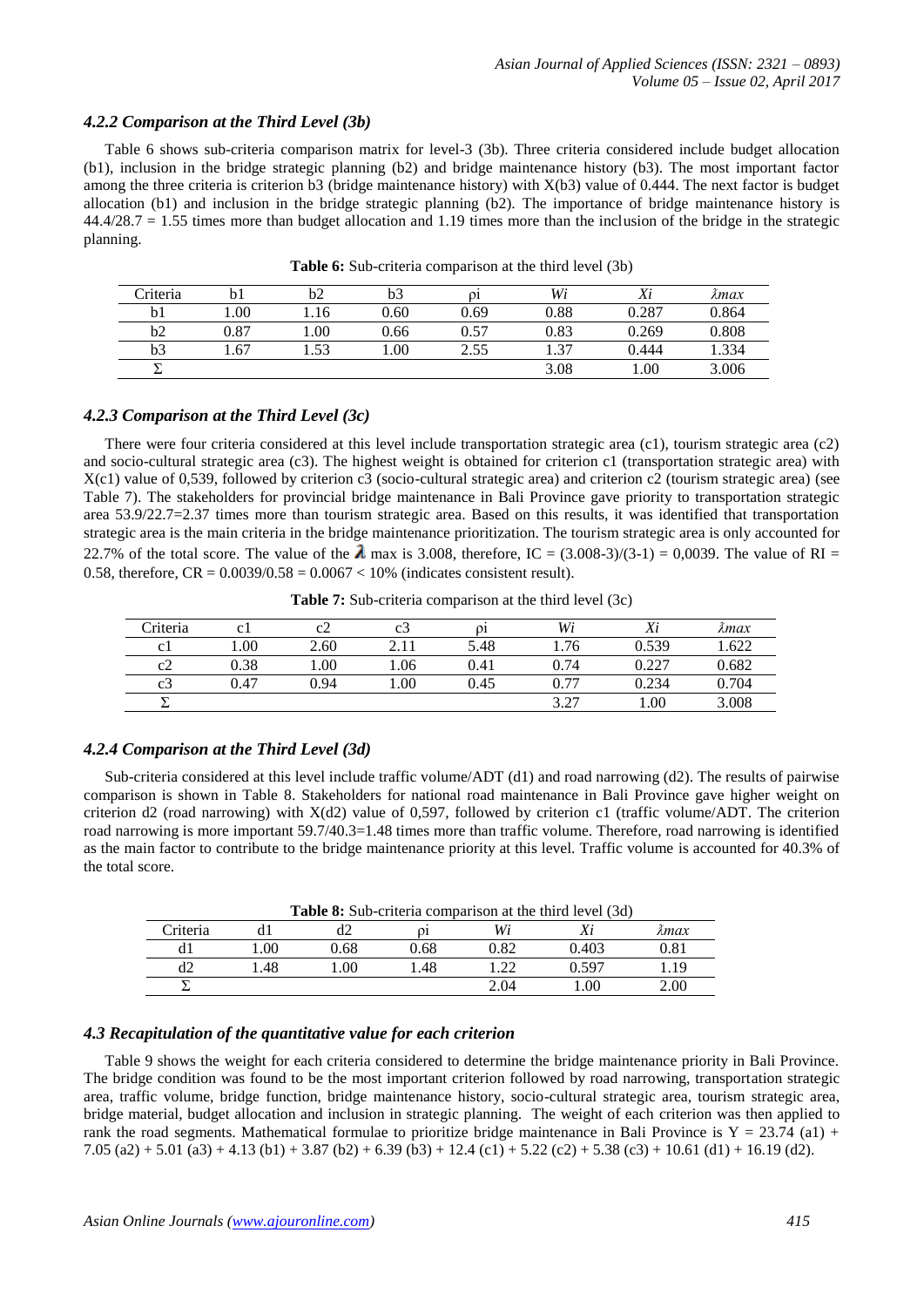| N <sub>0</sub> | Criteria                        | Analysis<br>Code | Weight  | Conversion<br>$\mathbf{x}$ 1000 |
|----------------|---------------------------------|------------------|---------|---------------------------------|
|                | Bridge condition                | a1               | 23.74%  | 237.4                           |
| 2              | <b>Bridge function</b>          | a2               | 7.05%   | 70.5                            |
| 3              | Bridge material                 | a3               | 5.01%   | 50.1                            |
| 4              | <b>Budget allocation</b>        | b1               | 4.13%   | 41.3                            |
| 5              | Inclusion in strategic planning | b2               | 3.87%   | 38.7                            |
| 6              | Bridge maintenance history      | b3               | 6.39%   | 63.9                            |
|                | Transportation strategic area   | c1               | 12.40%  | 124.0                           |
| 8              | Tourism strategic area          | c2               | 5.22%   | 52.2                            |
| 9              | Socio-cultural strategic area   | c3               | 5.38%   | 53.8                            |
| 10             | Traffic volume (ADT)            | d1               | 10.61%  | 106.1                           |
| 11             | Road narrowing                  | d2               | 16.19%  | 162.0                           |
|                | TOTAL                           |                  | 100,00% | 1000                            |

## **Table 9:** The weight for each criterion

Table 10 shows the top ten rank of priority for bridge maintenance in Bali Province. In total, based on percentile method, there were 19 bridges identified in the very high priority class, 16 bridges in the high priority, 19 bridges in medium class, 15 bridges in low category and 17 bridges in very low priority class.

| Rank           | <b>Bridge Name</b>              | Length $(m)$ | Sub-criteria coefficient |      |                |                |      |      |      |                          |                | Priority |      |       |
|----------------|---------------------------------|--------------|--------------------------|------|----------------|----------------|------|------|------|--------------------------|----------------|----------|------|-------|
|                |                                 |              | a1                       | a2   | a <sub>3</sub> | h <sub>1</sub> | h2   | b3   | c1   | c2                       | c <sub>3</sub> | d1       | d2   | Score |
|                | <b>Tukad Bindu</b>              | 40.50        | -                        | 00.1 | 1.00           | 1.00           | 00.1 | 0.52 | 1.00 | ۰                        | ۰              | 0.77     | 0.86 | 57.83 |
| $\overline{2}$ | <b>Tukad Penatih</b>            | 50.00        | -                        | .00. | 1.00           | 1.00           | 1.00 | 0.52 | 1.00 | ۰                        | ٠              | 0.77     | 0.86 | 57.83 |
| 3              | Tukad Ayung                     | 50.00        | ۰                        | 1.00 | 1.00           | 1.00           | 1.00 | 0.52 | 1.00 | ٠                        | ٠              | 0.77     | 0.81 | 57.14 |
| 4              | Tukad Mati (Jl.<br>Gatsu Barat) | 20.50        | 0.20                     | ۰    | -              | 1.00           | 00.1 | 0.44 | 1.00 | ۰                        | ٠              | 0.58     | 1.00 | 50.32 |
| 5              | <b>Tukad Petangen</b>           | 10.10        | 0.20                     | 1.00 | -              |                |      | 0.90 | 1.00 | $\overline{\phantom{a}}$ | ٠              | 0.58     | 0.61 | 46.09 |
| 6              | Tukad Kuta                      | 31.00        | ٠                        | 1.00 | -              |                |      | 0.36 | 1.00 | 1.00                     | 1.00           | 1.00     | 0.14 | 45.27 |
| $\mathbf{r}$   | <b>Tukad Penet</b>              | 45.00        | 0.20                     | 1.00 | -              |                |      | 0.86 | 1.00 | ٠                        | ۰              | 0.52     | 0.61 | 45.21 |
| 8              | Tukad Sangsang<br>А             | 50.00        | 0.40                     | 1.00 | 1.00           | ۰              | ٠    | 0.26 | 1.00 | $\overline{\phantom{a}}$ | 1.00           | 0.14     | 0.16 | 45.02 |
| -9             | Yeh Agung                       | 30.00        | 0.40                     | ۰    | 1.00           | ۰              |      | 1.00 | ٠    | 1.00                     | 1.00           | 0.70     | 0.30 | 43.80 |
| 10             | <b>Tukad Lembeng</b><br>А       | 15.00        | 0.20                     | 1.00 | ٠              | .00            | 00.1 | 0.42 | 1.00 | $\overline{\phantom{a}}$ | 1.00           | 0.27     | ۰    | 43.09 |

**Table 10:** Bridge maintenance priority (top ten)

Table 11 shows comparison of rank priority for bridge maintenance between existing method (based on technical condition of bridge only), realized bridge maintenance program and based on AHP method. It can be seen that the results of bridge maintenance priority based AHP method is very close to the realized program (62.5% similar projects). However when calculated based on the existing method, the similarity is 0%. Therefore, by considering several criteria included in this study, the AHP method was proven to be able to be applied in preparing the bridge maintenance priority for national road in Bali Province.

**Table 11:** Comparison of rank priority for bridge maintenance in Bali Province

| Rank            | Existing method (based on     | Realized program         | AHP method               |  |  |  |  |
|-----------------|-------------------------------|--------------------------|--------------------------|--|--|--|--|
|                 | the technical condition only) |                          |                          |  |  |  |  |
|                 | Tukad Mati II                 | Tukad Bindu              | Tukad Bindu              |  |  |  |  |
| 2               | Tukad Sangsang A              | <b>Tukad Penatih</b>     | <b>Tukad Penatih</b>     |  |  |  |  |
| $\overline{3}$  | Tukad Biaung B                | Tukad Ayung              | Tukad Ayung              |  |  |  |  |
| $\overline{4}$  | Tukad Muntur A                | Tukad Udang-udang A      | Tukad Mati (Gatsu Barat) |  |  |  |  |
| $5\overline{)}$ | Tukad Lembeng B               | Tukad Mati (Gatsu Barat) | <b>Tukad Petangen</b>    |  |  |  |  |
| -6              | Yeh Agung                     | Tukad Lembeng A          | Tukad Kuta               |  |  |  |  |
| 7               | Tukad Gunung Sari             | Tukad Panti A            | <b>Tukad Penet</b>       |  |  |  |  |
| 8               | Pangkung Batu Mangsel I       | Tukad Cekatung           | <b>Tukad Sangsang</b>    |  |  |  |  |
| 9               |                               |                          | Yeh Agung                |  |  |  |  |
| 10              |                               |                          | Tukad Lembeng A          |  |  |  |  |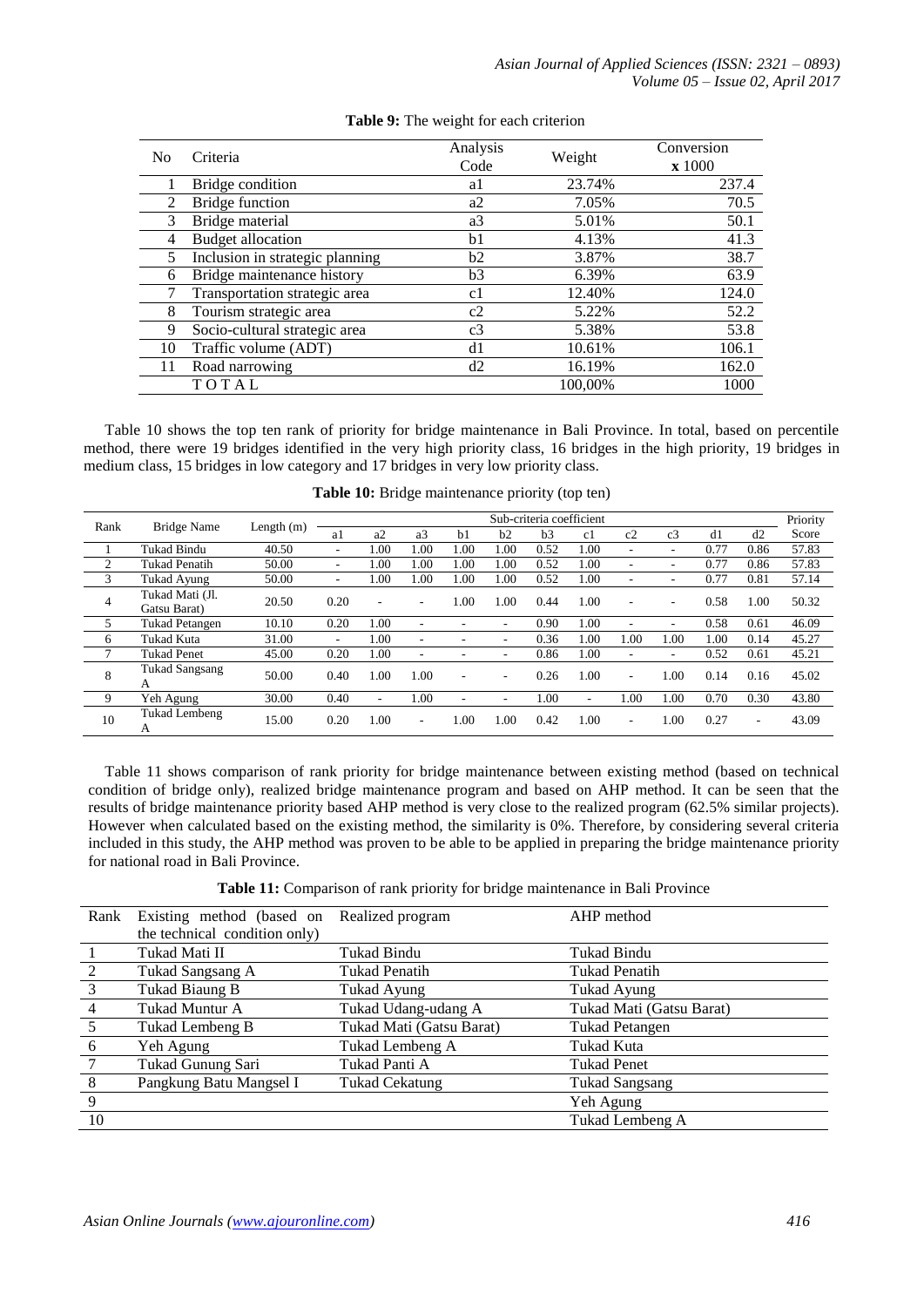#### **5. CONCLUSION**

Many countries in particular developing country like Indonesia have faced with the limited fund available to maintain bridges. In order to prioritize bridge maintenance in Bali Province, a multi-criteria decision making approach based on the Analytic Hierarchy Process (AHP) was applied. It was found that the stakeholders for bridge maintenance in Bali Province gave priority to road network system criteria followed by movement system, land use system and then institutional system. The main criteria in determining bridge maintenance priority was bridge condition, followed by road narrowing, transportation strategic area, traffic volume, bridge function, bridge maintenance history, socio-cultural strategic area, tourism strategic area, bridge material, budget allocation and the inclusion in the strategic planning. By comparing between existing method (based on technical condition of the bridge only), realized bridge maintenance program and based on AHP method, it was found that the results of bridge maintenance priority based on the AHP method is very close to the realized program (with 62.5% similar projects), while the similarity of the existing method is 0%. Therefore, by considering several criteria, the AHP method was proven to be able to be applied in preparing the bridge maintenance priority program for national road in Bali Province. The findings of this study suggested that as many aspects influenced the bridge maintenance program, a multi-criteria approach needs to be used to prepare the prioritization program of the bridge maintenance. The methodology proposed can be used by Department of Public Work to rank the bridges to be maintained in the future.

# **6. ACKNOWLEDGEMENT**

The authors would like to thank to the Research and Community Service for Prosperity of Udayana University for financially supporting this research.

# **7. REFERENCES**

- [1] M. Liu, V. Balali, H.H. Wei and F.A.P. Mora, Scenario-based multi-criteria prioritization framework for urban transportation projects, American Journal of Civil Engineering and Architecture*,* vol. 3 no. 6, pp. 193-199, 2015. Available online at http://pubs.sciepub.com/ajcea/3/6/1 © Science and Education Publishing DOI:10.12691/ajcea-3- 6-1.
- [2] A. Deluka, B. Karleuša, and N. Dragičević, Review of multicriteria-analysis methods application in decision making about transport infrastructure, Gradevinar, vol. 65, no. 7, pp. 619-631, 2013.
- [3] I.C. Schutte and A. Brits, Prioritising transport infrastructure projects: towards a multi-criterion analysis, Southern African Business Review, vol. 17, no. 3, pp. 97-117, 2012.
- [4] D. Tsamboulas, G.S. Yiotis and K.D. Panou, Use of multicriteria methods for assessment of transport projects, Journal of Transportation Engineering, vol. 125, no. 5, pp. 407-414, 1999.
- [5] J. Niksa, K. Snjezana and B. Zoran, Support concept for urban road infrastructure management. Croatian Operational Research Review (CRORR)*,* vol. 1, pp. 74-82, 2010.
- [6] A. Aldian, and M.A.P. Taylor, A consistent method to determine flexible criteria weights for multicriteria transport project evaluation in developing countries, Journal of the Eastern Asia Society for Transportation Studies, vol. 6, pp. 3948-3963, 2005.
- [7] R.R. Kvaraciejiene, R. Apanaviciene and A. Butauskas, Evaluation of road investment project effectiveness, Inzinerine Ekonomika-Engineering Economics, vol. 21, no. 4, pp. 368-376, 2010.
- [8] K. Nosal and K. Solecka, Application of AHP method for multi-criteria evaluation of variants of the integration of urban public transport, Transportation Research Procedia 3, pp. 269-278, 2015.
- [9] J. Zak and M. Kruszynski, Application of AHP and ELECTRE III/IV methods to multiple level, multiple criteria evaluation of urban transportation projects, Transportation Research Procedia 10, pp. 820-830.
- [10] G. Sathya and R. Velkennedy, Selection of urban transport system by using Analytical Hierarchy Process for Madurai City, International Journal of Science Technology and Management, 4(1), pp. 483-488, 2015.
- [11] A.D. Tibljas, B. Karleusa, S. Surdonja and N. Dragecevic, Use of AHP multi-criteria method for transportation infrastructure planning, Proceedings of International Scientific Conference, People, Building and Environment, Kromeriz, Czech Republic, pp. 123-134, 2014.
- [12] D. Geneletti, Multicriteria analysis to compare the impact of alternative road corridors: a case study in northern Italy, Impact Assessment and Project Appraisal*,* vol. 23, no. 2, pp. 135-146, 2012.
- [13] R. Sarrazin and Y. De Smet, Solving a multicriteria road design problem: a practical example, Multiple Criteria Decision Making: Application in Management and Engineering, Springer International Publishing, Switzerland, 2017.
- [14] J. Sara, R.B. Stikkelman and P.M. Herder, Assessing relative importance and mutual influence of barriers for CCS deployment of the road project using AHP and DEMATEL methods, International Journal of Greenhouse Gas Control, Vol. 41, pp. 336-357.
- [15] D.N. Utama, M.D. Saputra, L.N. Wafiroh, M.A. Putra and P. Lestari, F-multicriteria based decision support system for road repair and maintenance (case study: three areas in Tangerang Selatan, Province Banten, Indonesia). International Journal of Management and Applied Science, 2(10), pp. 171-175, 2016.